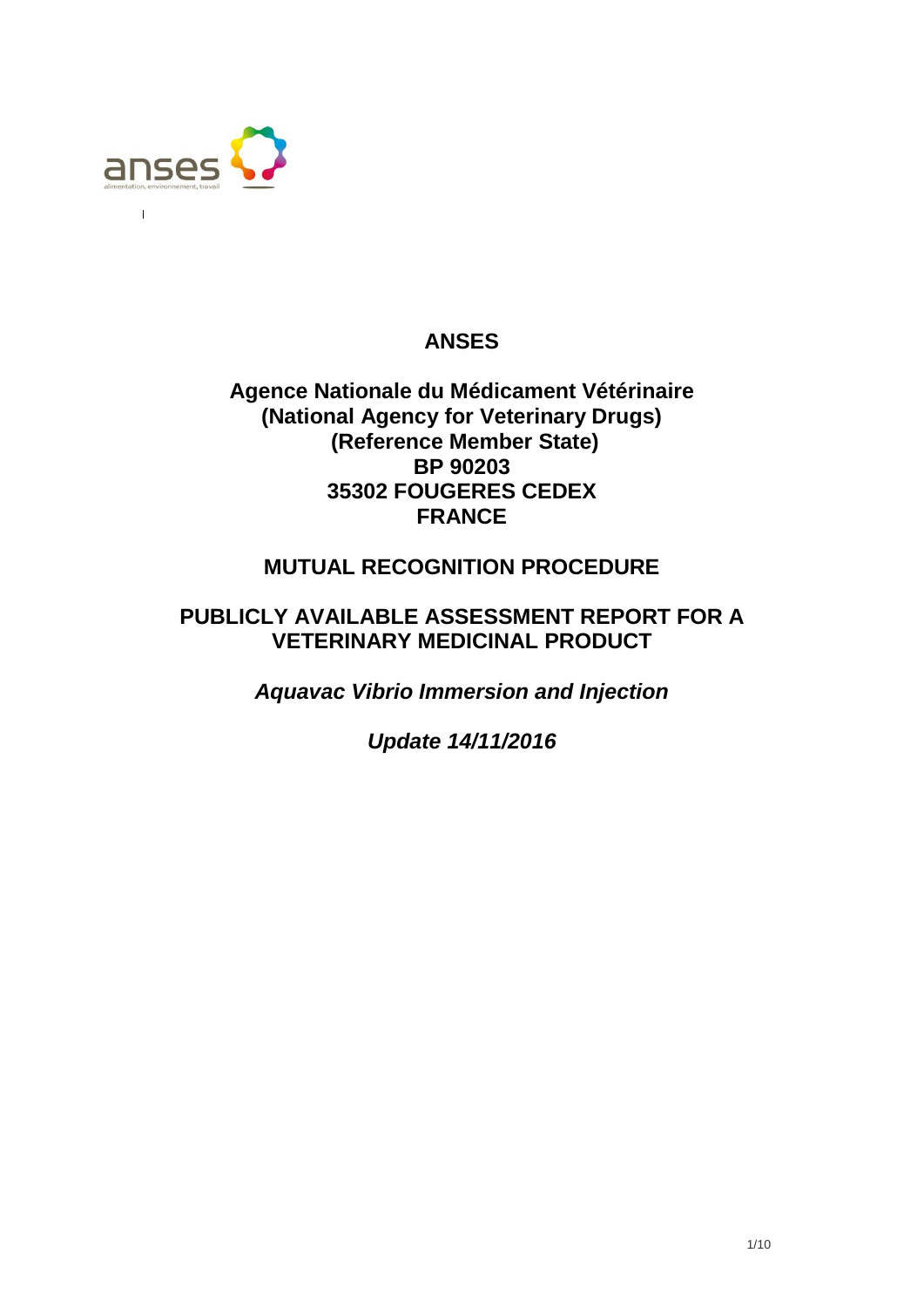## **PRODUCT SUMMARY**

| <b>EU Procedure number</b>                      | FR/V/0164/001/MR                                                                                                                                                  |  |
|-------------------------------------------------|-------------------------------------------------------------------------------------------------------------------------------------------------------------------|--|
| strength<br>Name,<br>and<br>pharmaceutical form | Aquavac Vibrio Immersion and Injection                                                                                                                            |  |
| Applicant                                       | Initial:                                                                                                                                                          |  |
|                                                 | Schering-Plough Vétérinaire<br>92, rue Baudin<br>92307 LAVALLOIS-PERRET Cedex<br>France                                                                           |  |
|                                                 | Current:                                                                                                                                                          |  |
|                                                 | Intervet<br><b>Rue Olivier de Serres</b><br>Angers technopole<br>49070 BEAUCOUZE; FRANCE                                                                          |  |
| Active substances                               | Inactivated cells of Listonella (Vibrio)<br>anguillarum strain 78-SKID, $RPS_{60}(*) > 75\%$                                                                      |  |
|                                                 | Inactivated cells of Vibrio ordalii <sup>1</sup> strain<br>$MSC$ 275, RPS $_{60}$ (*) > 75%                                                                       |  |
|                                                 | *RPS: relative percentage of survival 6 AT 60% of<br>mortality of the controls                                                                                    |  |
| <b>ATC Vetcode</b>                              | ATC Vet code QI10BB01                                                                                                                                             |  |
| <b>Target species</b>                           | Rainbow trout (Oncorhynchus mykiss)                                                                                                                               |  |
| Indication for use                              | Active immunisation to reduce mortality caused<br>vibriosis<br>due<br>to<br>Listonella (Vibrio)<br>by<br>anguillarum serotype I and Vibrio ordalii <sup>1</sup> . |  |
|                                                 | The onset of immunity is at least 336 degree<br>days. A duration of immunity of 1200 degree<br>days has been shown.                                               |  |

 1 *Vibrio ordalii* is a subset of *Listonella* (*Vibrio) anguillarum* O2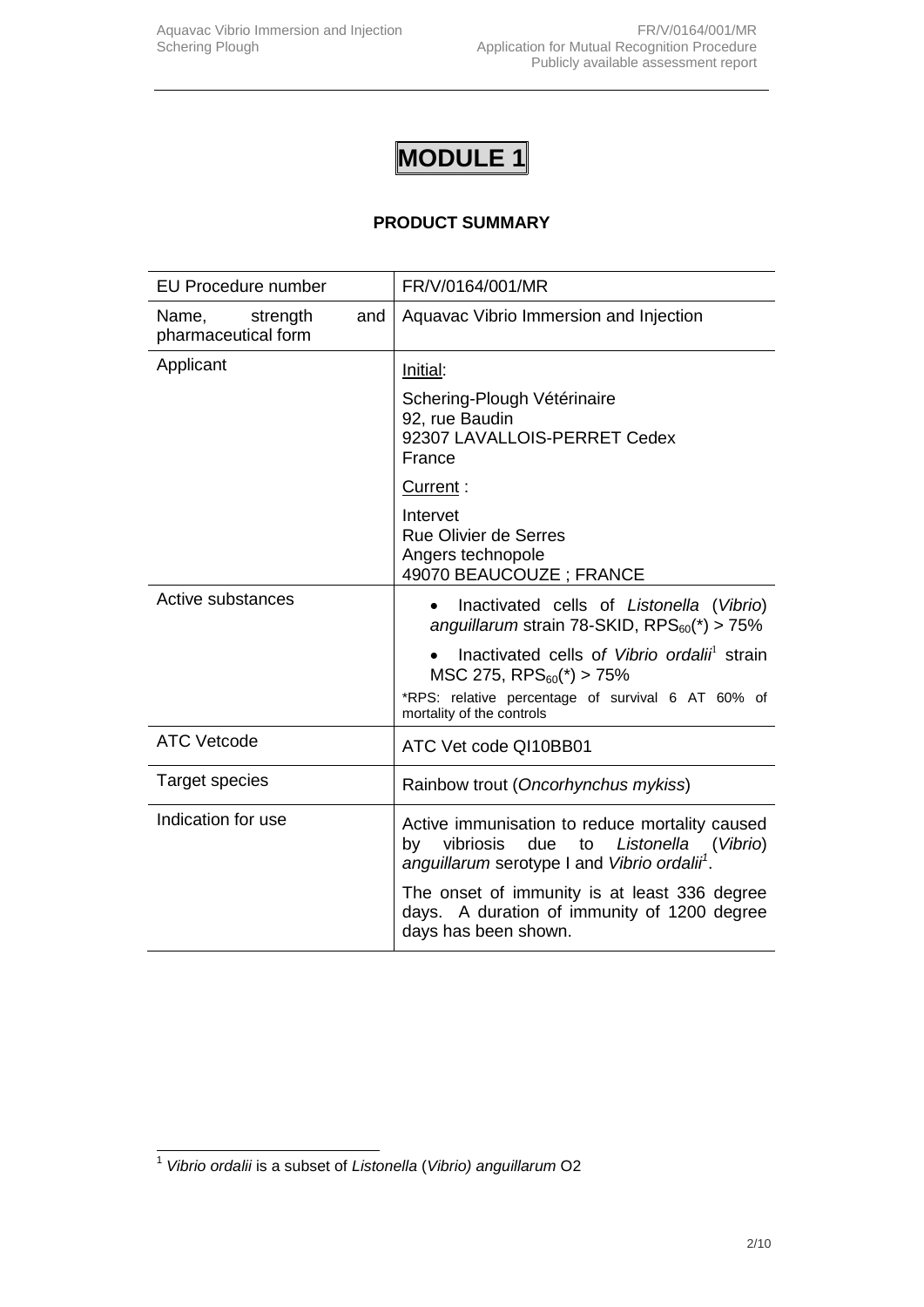The Summary of Product Characteristics (SPC) for this product is available on the website<http://www.ircp.anmv.anses.fr/>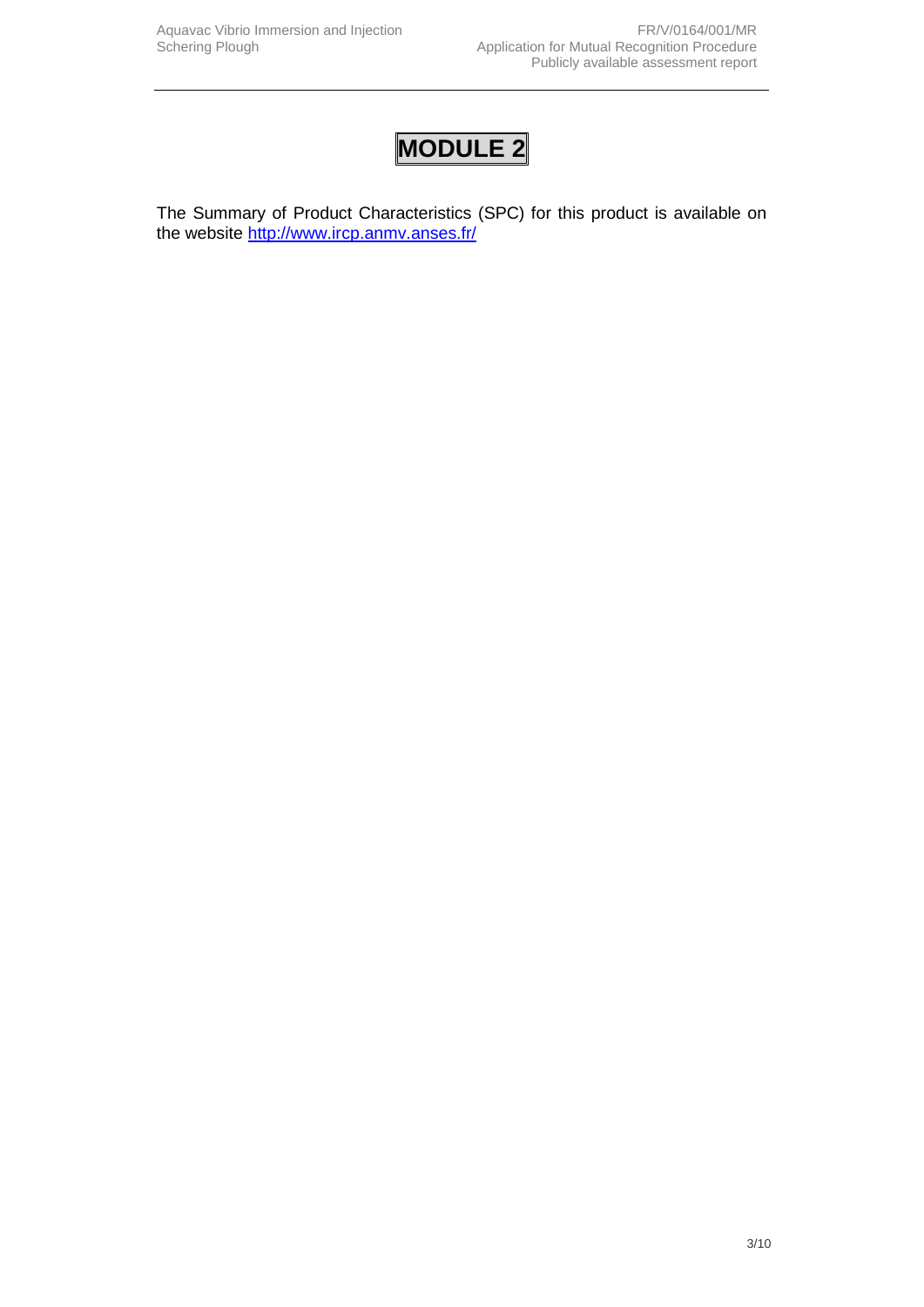### **PUBLIC ASSESSMENT REPORT**

| original<br>of<br>Legal<br>basis<br>application                              | Mutual recognition application in accordance<br>with Article 32 (2) of Directive 2001/82/EC as<br>amended |
|------------------------------------------------------------------------------|-----------------------------------------------------------------------------------------------------------|
| Date of completion of the<br>original mutual recognition<br>procedure        | 05/07/2006                                                                                                |
| Date product first authorised<br>in the Reference Member<br>State (MRP only) | 12/01/2005                                                                                                |
| <b>Concerned Member States for</b><br>original procedure                     | CY, DK, EL, ES, FI, IE, IT, MT, PT, SI, UK                                                                |

## **I. SCIENTIFIC OVERVIEW**

The product is produced and controlled using validated methods and tests which ensure the consistency of the product released on the market.

It has been shown that the product can be safely used in the target species.

The product is safe for the user, the consumer of foodstuffs from treated animals and for the environment, when used as recommended. Suitable warnings and precautions are indicated in the SPC.

The efficacy of the product was demonstrated according to the claims made in the SPC.

The overall risk/benefit analysis is in favour of granting a marketing authorisation.

### **II. QUALITY ASPECTS**

#### *A. Composition*

The product contains :

 Inactivated cells of *Listonella* (*Vibrio*) *anguillarum* strain 78-SKID, inducing a relative percentage survival in vaccinates, at time of 60% of mortality in controls, after vaccination by injection and subsequent challenge of at least 75%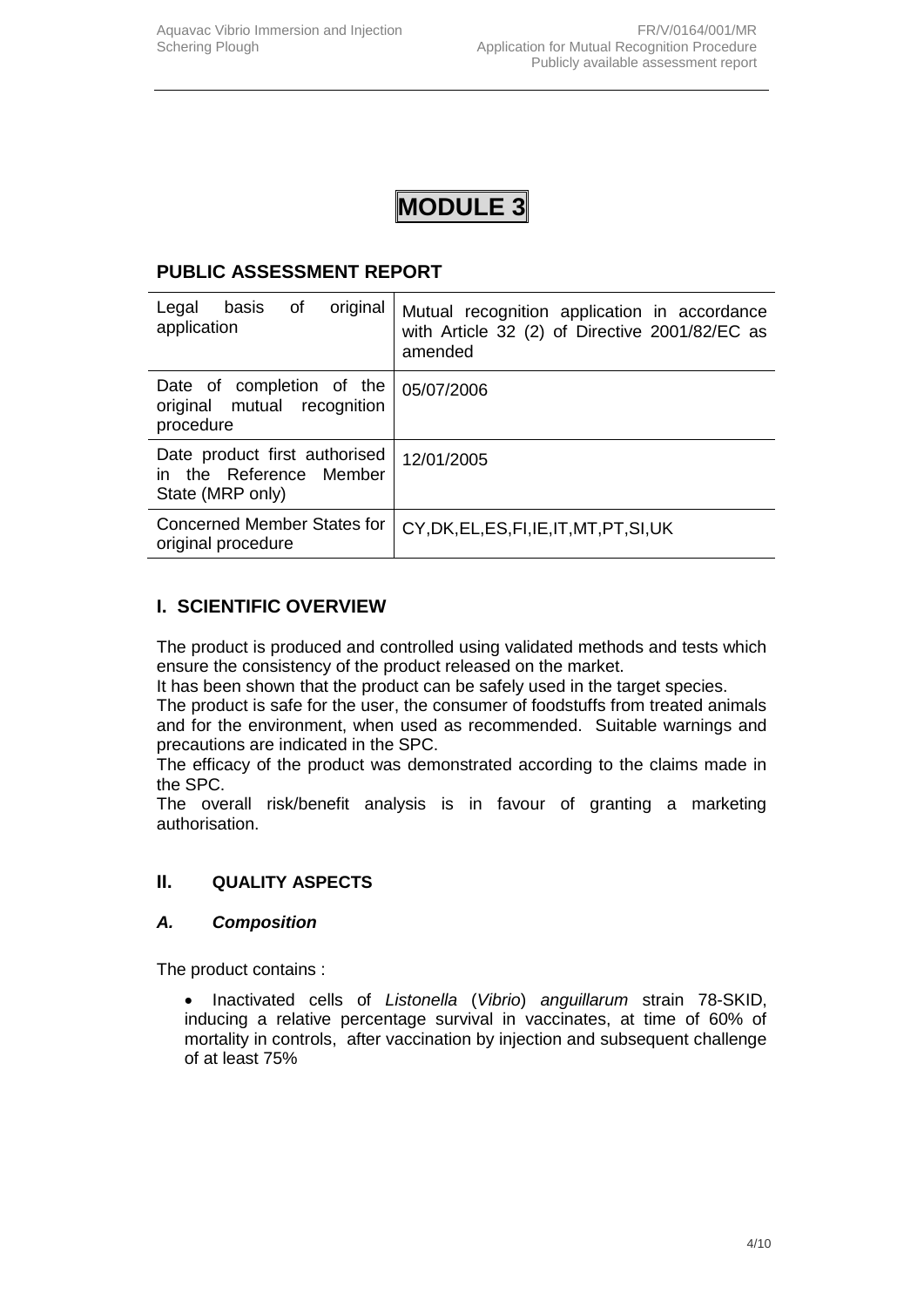• Inactivated cells of Vibrio ordali<sup>2</sup> strain MSC 275, inducing a relative percentage survival in vaccinates, at time of 60% of mortality in controls, after vaccination by injection and subsequent challenge of at least 75%

The product also contains less than 0.5 mg/mL of formaldehyde, residue of the inactivation of the active ingredients.

The containers consist of 1 litre high density polyethylene containers, with bromobutyl stopper and aluminium sealing ring. The particulars of the containers and controls performed are provided and conform to the regulation.

The choice of the vaccine strains, formulation, and absence of preservative are justified.

The inactivation process is correctly validated.

The product is an established pharmaceutical form and its development is adequately described in accordance with the relevant European guidelines.

### *B. Method of Preparation of the Product*

The product is manufactured in accordance with the principles of good manufacturing practice from a licensed manufacturing site*.*

The product is manufactured in accordance with the European Pharmacopoeia and relevant European guidelines.

#### *C. Control of Starting Materials*

The active substances are:

- *Listonella* (*Vibrio*) *anguillarum* strain 78-SKID,
- Vibrio ordali<sup>3</sup> strain MSC 275.

The active substances are manufactured in accordance with the principles of good manufacturing practice.

Starting materials of non-biological origin used in production comply with European pharmacopoeia monographs where these exist, or in-house specifications.

Biological starting materials used are in compliance with the relevant Ph. Eur. monographs and guidelines.

The master and working seeds have been produced according to the Seed Lot System as described in the relevant guideline.

#### *D. Specific Measures concerning the Prevention of the Transmission of Animal Spongiform Encephalopathies*

Scientific data and/or certificates of suitability issued by the EDQM have been provided and compliance with the Note for Guidance on Minimising the Risk of Transmitting Animal Spongiform Encephalopathy Agents via Human and Veterinary Medicinal Products has been satisfactorily demonstrated.

 2 *Vibrio ordalii* is a subset of *Listonella* (*Vibrio) anguillarum* O2

<sup>3</sup> *Vibrio ordalii* is a subset of *Listonella* (*Vibrio) anguillarum* O2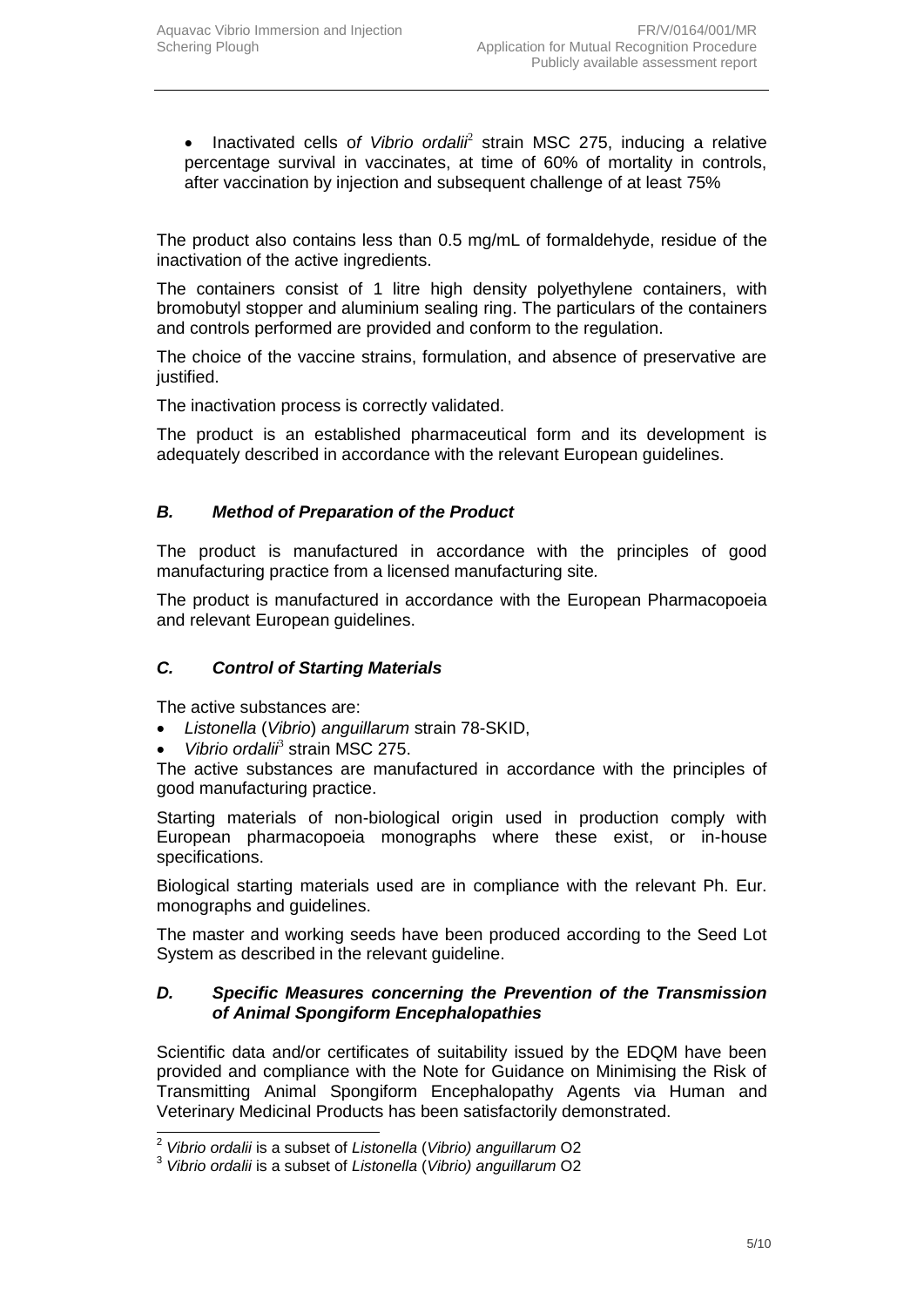## *E. Control tests during production*

The tests performed during production are described and the results of 3 consecutive runs, conforming to the specifications, are provided.

## *F. Control Tests on the Finished Product*

The tests performed on the final product conform to the relevant requirements; any deviation from these requirements is justified. The tests include in particular appearance, volume filled, pH, batch potency test (by challenge), residual formaldehyde content, safety test in target species, sterility, inactivation control.

Batch potency test: Two groups of 60 rainbow trouts each, weighting 4-6 g, are used. One group is injected with 0.1 ml of the vaccine by intraperitoneal route, the other is injected with 0.1 ml of a saline solution. Both groups are maintained for 28 days at 12-15 °C. The fish are then challenged : 30 vaccinates and 30 controls being inoculated with a virulent strain of *V. anguillarum* (VIB 1), 30 vaccinates and 30 controls being inoculated with a virulent strain of *V. ordalii* (VIB 2). The fish are maintained until 60 % specific mortality is reached in the controls. At least 60 % of the control group must die within the 21 days of the death of the first control fish following challenge. The RPS for fish vaccinated by injection must be not less than 75 %, calculated at the time corresponding to 60 % mortality in the controls (RPS =  $(1 - %$  vaccinate mortality/% control mortality) x 100).

The demonstration of the batch to batch consistency is based on the results of 3 batches produced according to the method described in the dossier. Other supportive data provided confirm the consistency of the production process.

### *G. Stability*

The storage of the antigen prior to formulation was considered acceptable because the potency of the vaccine at release is checked through challenge.

Stability data on the finished product have been provided in accordance with applicable European guidelines, demonstrating the stability of the product throughout its shelf life when stored under the approved conditions.

To justify the in-use shelf-life of the broached product, it was shown that the vaccine remains sterile despite broaching on several occasions.

## **III. SAFETY ASSESSMENT**

The vaccine is formulated to a target concentration for both components. It is inactivated and the control of the active ingredients at the level of the final product is performed by a challenge test in the target species.

The concept of maximum potency was not deemed appropriate for this product. It was considered by the RMS that any batch formulated to these target concentrations and with a compliant batch potency test result was appropriate to support the demonstration of the safety of the vaccine.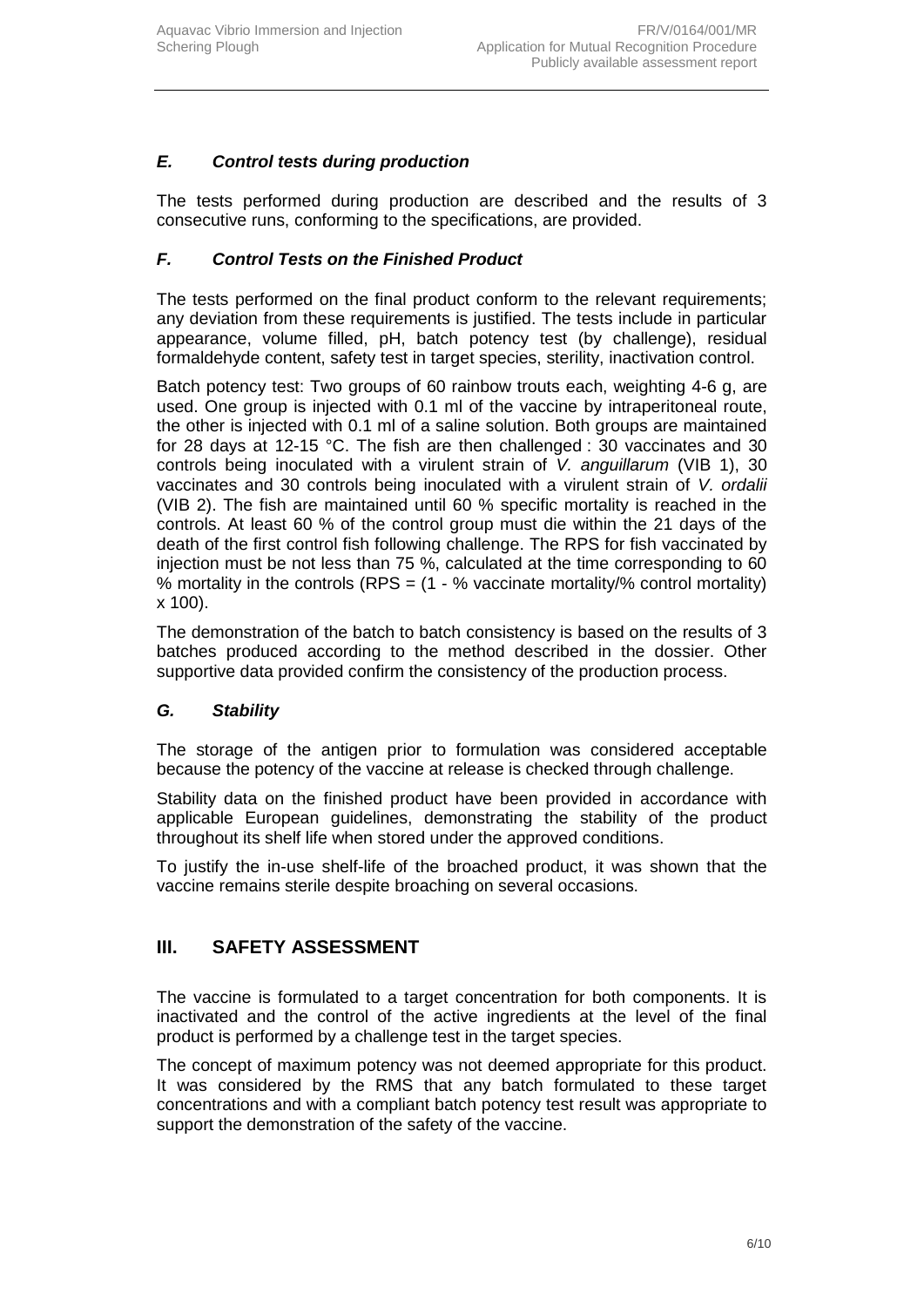### *Laboratory trials*

The safety of the administration of one dose and an overdose in the target species is demonstrated in the following studies:

- in rainbow trout (vaccination at  $12^{\circ}$ C):
	- o by immersion
		- pivotal study: in 2g fish at 12°C, 100 fish receiving a normal dose, 100 fish receiving a double dose (dilution 1/50, immersion of 60 seconds) and 100 controls. Observation of 28 days
		- other studies: hundreds fish of 6 to 12g, receiving either a single or a double dose observed for 21 to 28 days, including a study in 12g fish receiving Aquavac Vibrio Oral for revaccination at the size of 14g
	- o by intra-peritoneal injection
		- pivotal study: in 6g fish at 12°C, 100 fish receiving a double dose (0.2 ml) and 50 controls observed for 21 days
		- other studies: hundreds fish of 6 to 12g, receiving either a single or a double dose observed for 21 to 28 days

Data are also available for the Sea Bass:

in sea-bass by intra-peritoneal route at 21°C: in 2 different studies, a total of 200 fish between 26 and 37.5g were vaccinated with either a single (0.1 ml) or a double (0.2 ml) dose and observed for 21 to 28 days

The safety of the repeated administration of one dose was not investigated, which is acceptable because the vaccine is intended to be used once in the lifetime of the fish.

The investigation was performed according to the recommendations of Directive 2001/82/EC as amended and the relevant guidelines.

No adverse reaction were observed.

The SPC reflects these results; however, indication for sea bass was not adopted because of lack of demonstration of efficacy in this species (see next chapter).

No investigation of effect on reproductive performance was conducted because the vaccine is not intended for this category of animals.

There are no data suggesting that this product might adversely affect the immune system of the vaccinated animal or its progeny therefore a specific study was not carried out.

The vaccine is inactivated and thus the specific tests to be performed for live vaccines are not applicable.

The adjuvant and excipients used are included in Annex II of the MRL regulation. Based on this information, no withdrawal period is proposed.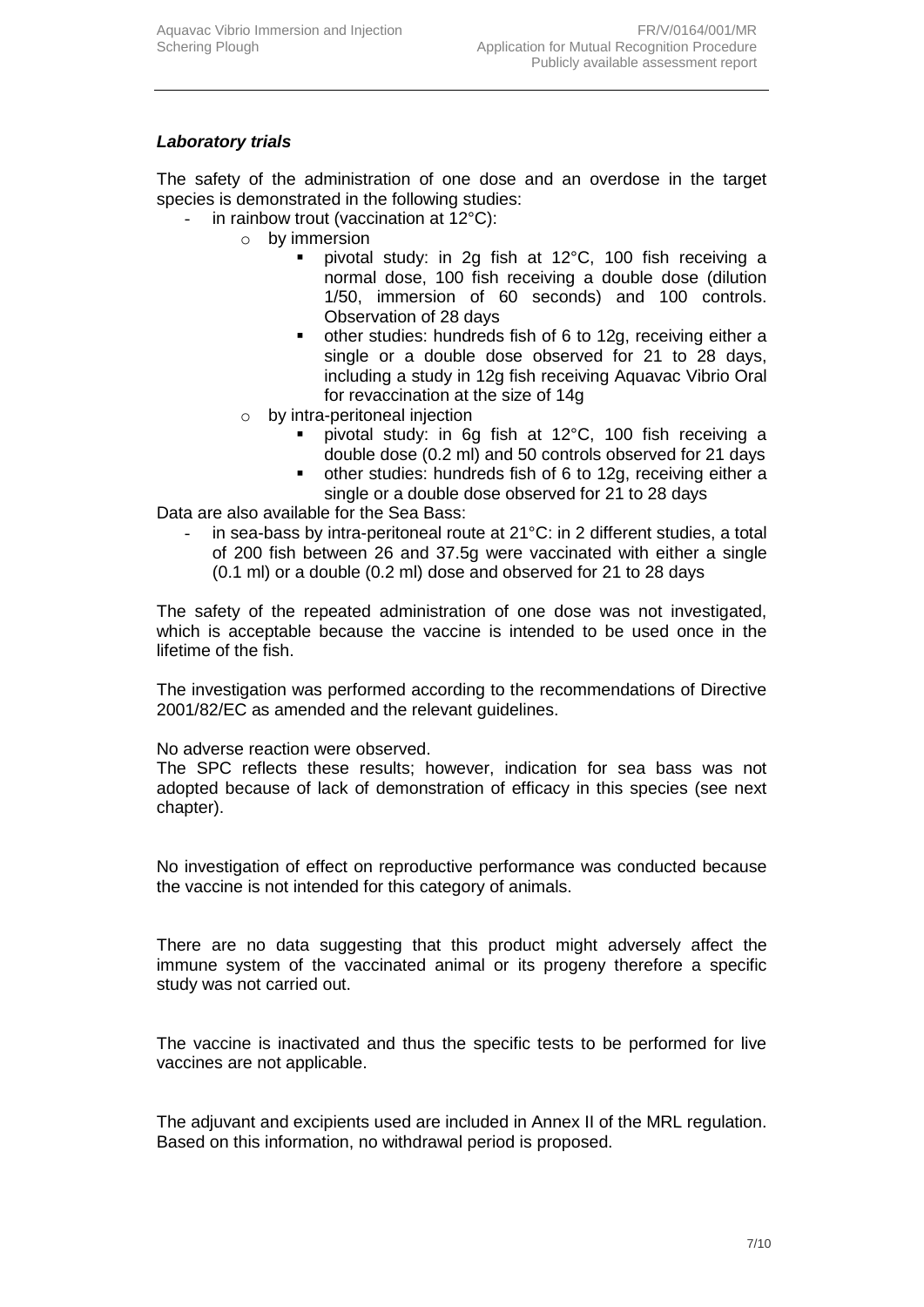The interaction of the vaccine with Aquavac Vibrio Oral was studied. 12g rainbow trout were vaccinated with a single dose of Aquavac Vibrio Immersion and Injection and a revaccination was conducted in the fish at the size of 14g with a single dose of Aquavac Vibrio Oral. No adverse reaction were observed. Efficacy of this protocol was also studied (see next chapter). Therefore, the possible association of both products is indicated in the SPC.

#### *Field studies*

About 70,000 rainbow trout of 28.5g were vaccinated by immersion at a temperature of 10-13°C; a revaccination with Aquavac Vibrio Oral was performed 11 weeks later, when the fish were of a size of 83.1g. 110,000 controls were included. No abnormality was seen.

About 53,000 sea bass of 159g were vaccinated by intra-peritoneal injection and 123,000 fish kept as controls. 0.6% of mortality was observed during the first 2 days following vaccination.

#### *Ecotoxicity*

The applicant provided an argumentation which showed that no further assessment is required.

Warnings and precautions as listed on the product literature for its disposal are adequate to ensure safety to the environment when the product is used as directed.

## **IV CLINICAL ASSESSMENT (EFFICACY)**

#### *Laboratory Trials*

The efficacy of the product has been demonstrated in laboratory studies in accordance with the relevant requirements which show:

- in rainbow trout (vaccination at  $12^{\circ}$ C):
	- o by immersion
		- pivotal study: in 2g fish at 12°C, vaccination of 100 fish and challenge 28 days later of 50 fish with *Vibrio anguillarum* (VIB1) and 50 fish with *Vibrio ordalii* (VIB2); same number of fish included as controls. 100% of the vaccinates survived whereas all the controls died.
		- other studies: hundreds fish of 6 to 12g, receiving a single dose of vaccine were challenged 28 days after vaccination with the same strains. The relative percentage of protection (RPS) was between 73 and 100%.
	- o by intra-peritoneal injection
		- pivotal study: in 6g fish at 12°C, vaccination of 100 fish and challenge 28 days later of 50 fish with *Vibrio anguillarum* (VIB1) and 50 fish with *Vibrio ordalii* (VIB2);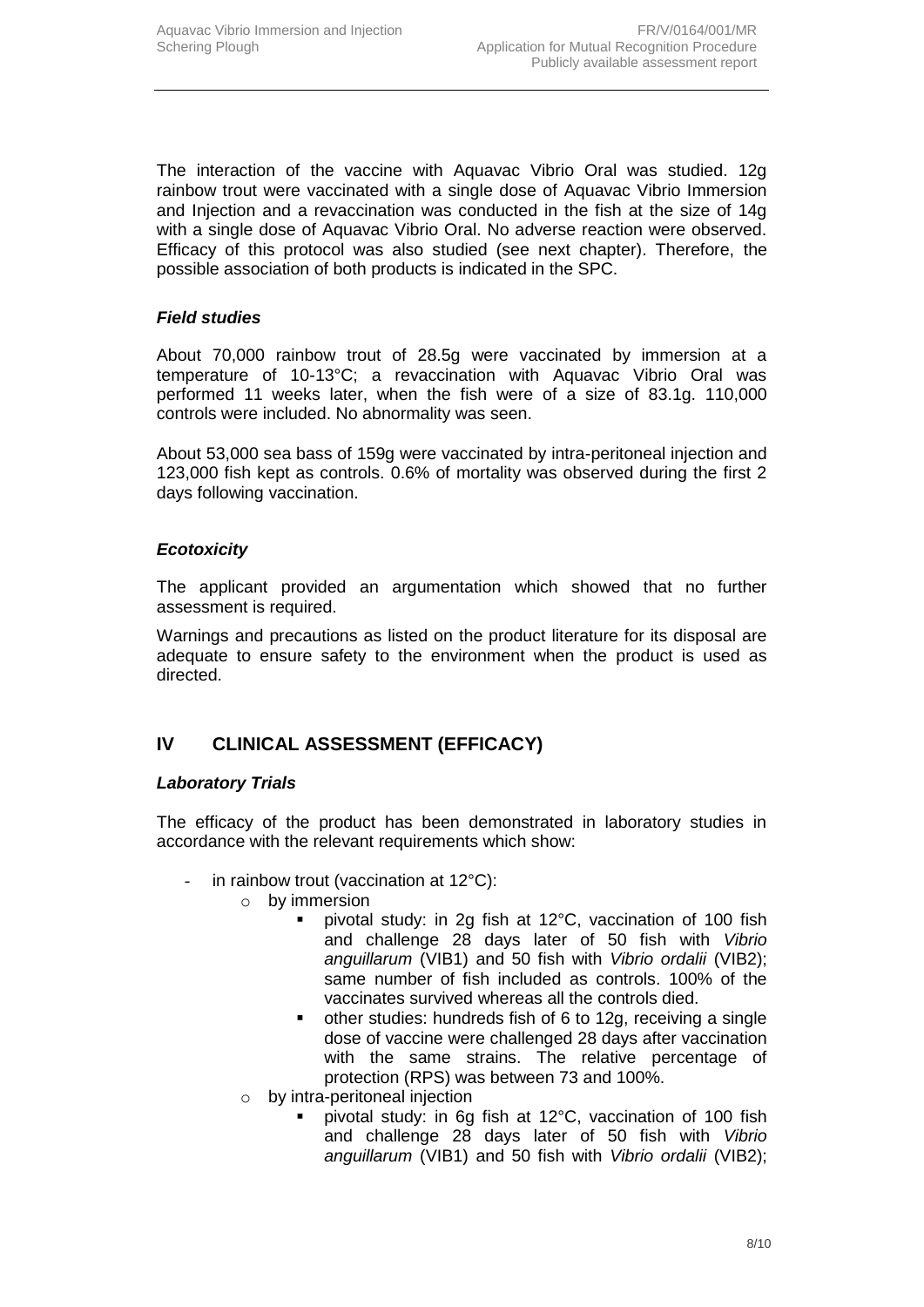same number of fish included as controls. 100% of the vaccinates survived whereas 96% of the controls died.

- other study: RPS of 80 to 100% in fish vaccinated at the size of 9g and challenged 28 days later
- a single study was performed in sea-bass (vaccinated by intra-peritoneal route at the size of 26g), demonstrating a protection to a Vibrio anguillarum O1 challenge performed 33 days and 89 days after vaccination; the results to a Vibrio angillarum O2alpha challenge could not be interpreted.

### *Field Trials*

The applicant has conducted field studies in about 180,000 rainbow trout (including 70,000 vaccinates) and 176,000 sea bass (including 53,000 vaccinates). As the field challenge could not be objectivated and other vaccines were also administered, the improved results observed in vaccinates cannot be attributed with certainty to Aquavac Vibrio Immersion and Injection.

## **V OVERALL CONCLUSION AND BENEFIT– RISK ASSESSMENT**

The data submitted in the dossier demonstrate that when the product is used in accordance with the Summary of Product Characteristics, the risk benefit profile for the target species is favourable and the quality and safety of the product for humans and the environment is acceptable.